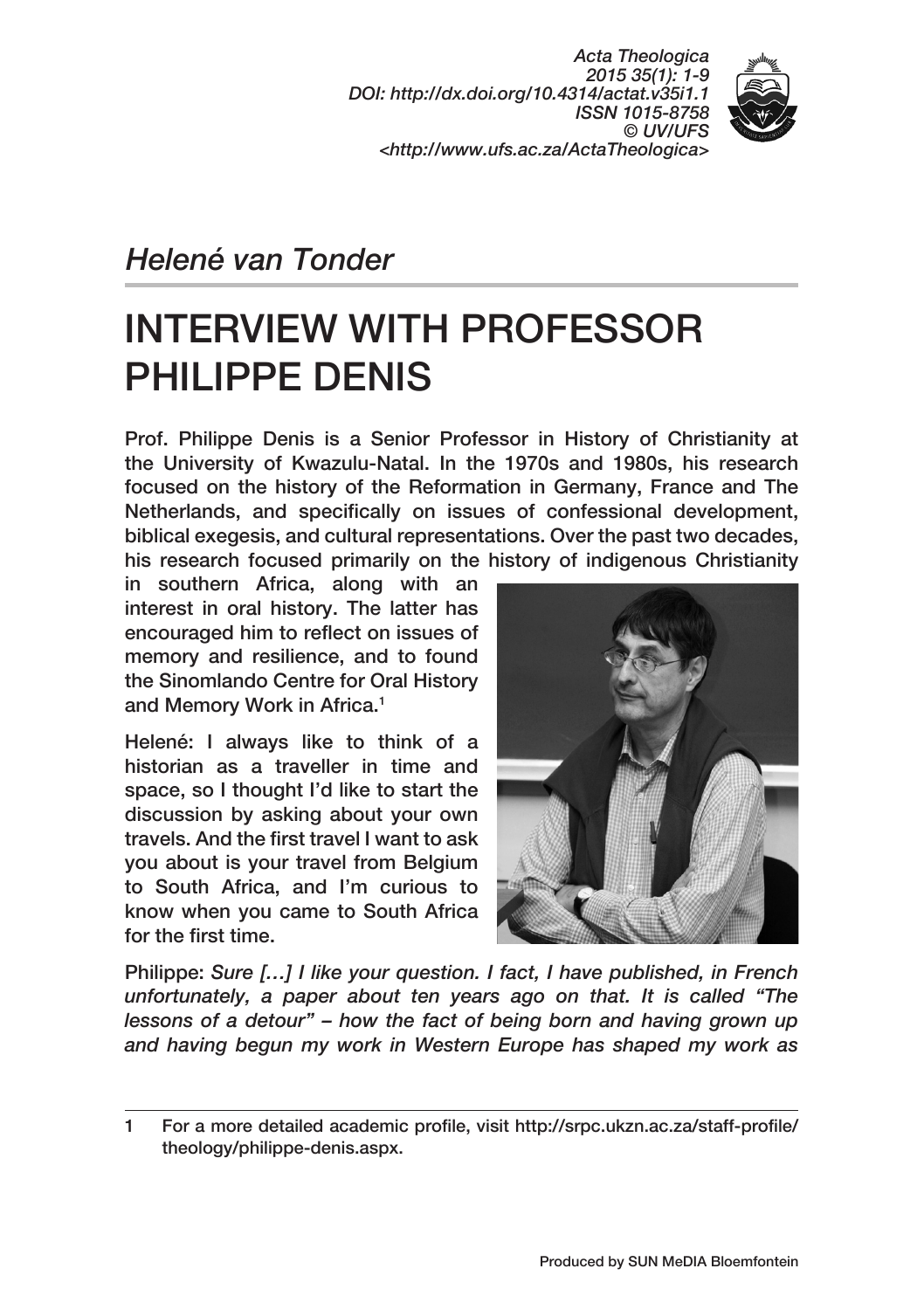*a historian.*<sup>2</sup>  *I was born in 1952 and I came to South Africa for the first time in January 1988. I can remember the exact date, it was the 21st of January. It was a sort of sabbatical for six months, and I was caught by the atmosphere – apartheid and many things like the churches' involvement against apartheid, and the sense that there was something I could very much identify with. You need to know that I was born in Belgium seven years after the war, and the memories of the Resistance movement were still fresh. So I just found myself in occupied Belgium, occupied France, by Nazi Germany, and it resonated in me. So I immediately identified with the anti‑apartheid struggle.* 

*In fact, during my first stay in 1988, I even connected with a member of the clandestine ANC, who asked me to liaise with the ANC in London. I went to London three times […] So I identified strongly, and then I decided to ask the Dominican Order if I could stay in South Africa, and eventually I came to stay in the last day of December 1989, so basically in 1990. At that time I was [a] lecturer in church history at the St Joseph's Theological Institute, and I got a position at UKZN, which was called the University of Natal, in 1993. So now I have worked at UN, which became UKZN […] for 21 years. But along the way, in a festschrift for my former supervisor, Professor Jean‑Pierre Massaut, I wrote a piece called "The lessons of a detour". I could briefly refer to that. But since then, I did more thinking on that. So your question is excellent. I would maybe like to expand [on] it and mention that I travelled a lot all over the world. I have travelled a lot.*

Helené: Yes, I know that you have done a transcontinental tour from the south to the north of Africa. So I wanted to ask you exactly about that.

Philippe: *Absolutely. In fact, I did it twice. In 1998, I went from Pietermaritzburg to Brussels by road in two and a half months. I have written a book, also in French,*<sup>3</sup>  *although there is an English translation waiting to be published*  [...] I went through Africa, all the way by road or by train or by boat (to *cross the Mediterranean) and it was actually a spiritual experience. But also I learned a lot, I connected with lots of people, and it gave me a unique experience of Africa. Last year I did the same in South America. I felt the need to redo it, but differently. So I left from Buenos Aires […] went to Chile, Bolivia, Peru […]. It was really a human, spiritual, intellectual, whatever, experience. I wanted to do it again just to give me time to think. I like to … almost meditate. In theological language, it is called contemplate, which I am not too sure I really do, but I like to meditate, to think, and to absorb what happens to me, and to think about what is going to happen next. So* 

<sup>2</sup> See Denis (2004).

<sup>3</sup> See Denis (2003).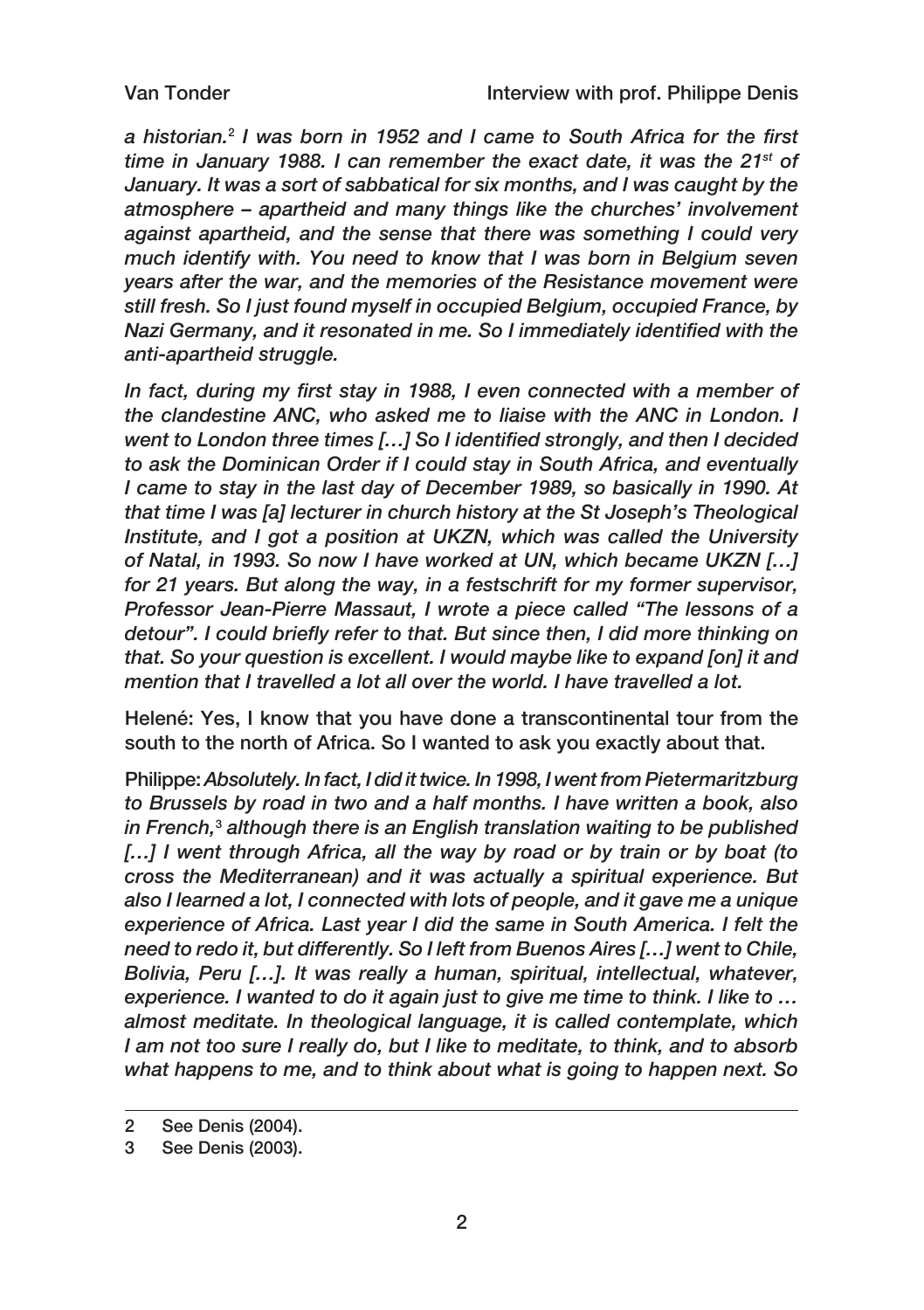*that is my state of mind. So I went from Argentina to Chile, Bolivia, Peru, I crossed the Amazon, part of it on a boat actually because there are no roads everywhere. I ended up in Guyana, Suriname, French Guyana, Brazil again, all the way – Brazil is long, you know, five or six thousand kilometres – to Paraguay, all the way back to Argentina, by bus or by boat. But I have also been to […] all sorts of places, usually for conferences, and sometimes to visit friends. But to come back to this paper which I [wrote] a few years ago, what has become clear in my mind is that in Europe, especially in French‑speaking countries, but also in German‑speaking countries, Dutch‑speaking countries, Christianity has been deeply influenced by the French Revolution in the sense that there is a clash between church and modernity, especially in the Catholic Church, but I think in the Protestant churches as well, although in a different way, which means that the church is on the defensive. And today, Europe is very secular. The Church is even more on the defensive. So it looks like that: when you are Christian, you are anti‑modern in some way. The Vatican II [Council] has tried to redress that, but it has not fully succeeded.* 

*What I found coming here, in South Africa, is a completely different*  landscape in the sense that faith, beliefs, religion, going to church is *like normal – socially acceptable among Blacks, but also among Whites. There are churches everywhere. So you are not against culture by being Christian. So for a historian … In fact, it is strange to me. After twenty‑five years in this country, I still find it amazing that people can talk about "I am a Methodist, I am an Anglican, I go to church" in any conversation, any meeting, even political meetings, academic meetings. So the relationship between society and Christianity is profoundly different. And now the important thing […] [that] this trip to South America helped me understand better is that in the world there are centres of power. And I like to compare power to a cyclone – you know, there is the eye of the cyclone, apparently. When you are inside this enormous chaos in the sky, within the movement that is destroying everything, there is a place that is quiet. You know what I mean? Now my observation is that the West – western civilisation, culture, which was colonial – has invaded the rest of the world very violently, and created all sorts of disturbances. When you are there you do not see it. You do not see power, because you are inside power. You cannot analyse what has happened in the world if you are in France, Belgium or Germany, in my opinion, or in the US. You do not see it. When you are in the periphery of the world – and South Africa is the periphery – you can see the effect of colonialism, and in our case apartheid.* 

*I think apartheid is just a continuation of colonialism: more racist, more horrible, because it came late. But, in fact, there is no real difference*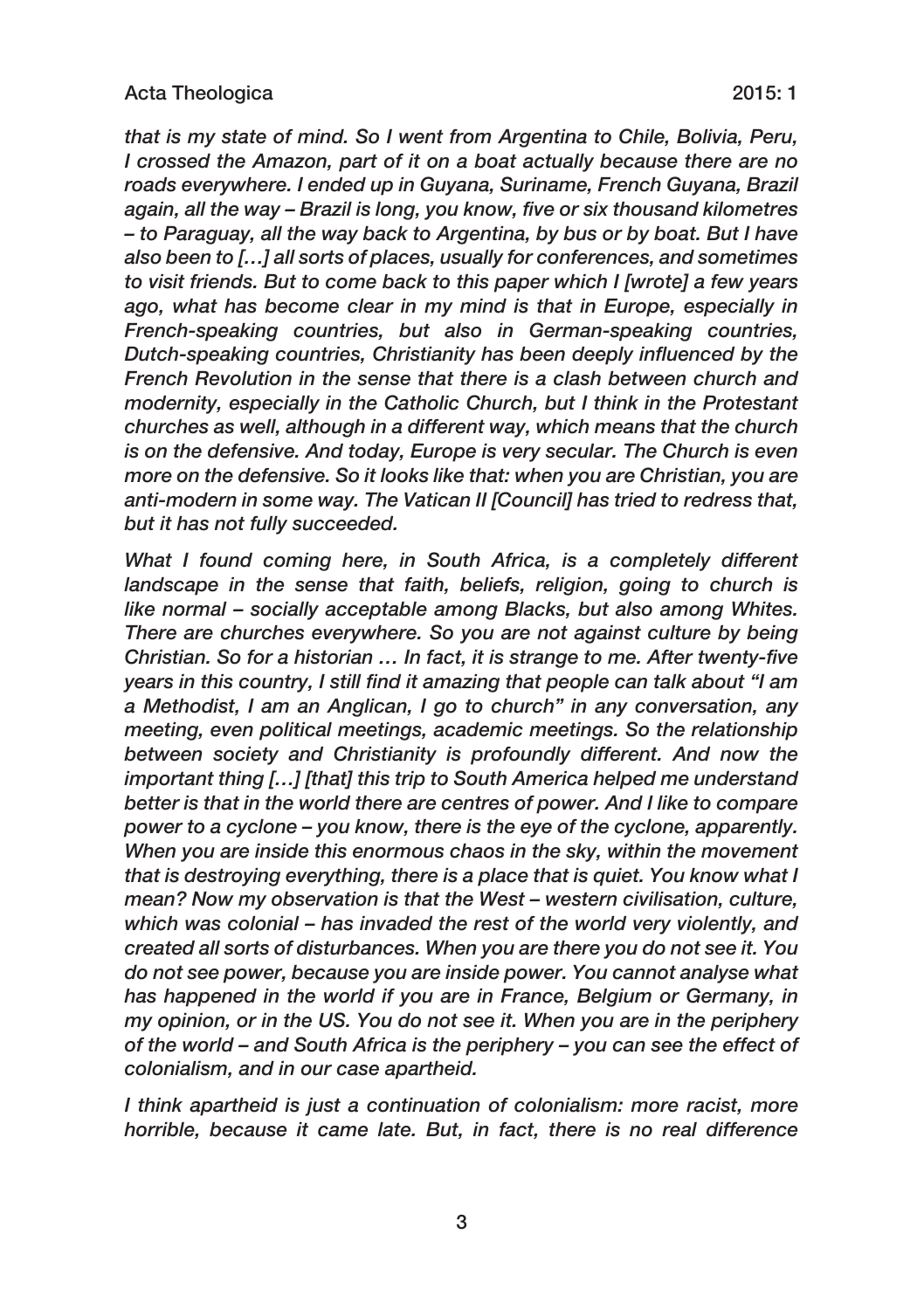*between colonialism and apartheid, in my opinion. […] So I like to see apartheid as an extreme form of colonialism. Now seen from Europe, you cannot measure what it means to invade the rest of the world, change a culture, change a religion, loot the economy, etc., etc. Now South Africa is a bit more complicated; it is like Algeria and, in fact, like Australia and South America, because the White settlers stayed and are still there. The difference between South Africa and Australia, or Northern America, or Argentina, or even Peru, is that the indigenous population here is completely dominant. […] The point I am trying to make is that being here allows me to see the world better. That is why I do not want to return to Europe, because I will lose something critical. I think the future is here; the future is in the South. And we are moving towards a multi‑polar world. For a historian, that is fascinating. I have seen in my lifetime incredible changes – in South Africa, of course, coming out of apartheid […], but in other emerging countries too […]. So, to answer your question, travelling has helped me to see society and religion differently. Now you interview me for Acta Theologica. You have an interest in theology. I suppose I could say something about that. I would to say […] that I identify and sympathise with a postmodern approach, or if you like, a postcolonial approach, even a feminist approach. In what sense? In the sense that the relationship to truth is no longer simple. I do think [that] the question of the truth remains valid – you need to know what the truth is. But we also need to know that we create the truth.* 

*Our knowledge is a construct – any knowledge, including religious knowledge, and historical knowledge. So this idea that you are doing good work and you are a good historian and then you have the truth about the past – it is a myth. If you like, I am very critical of any form of positivism. Now it also applies to the knowledge of God, even the knowledge of the Bible. We were trained in such a way that we believe that we know who God is and what the Bible says, but, in fact, you do not know God and the Bible in South Africa as you would know them in Belgium. And a White person does not relate to God or read the Bible as a Black person, a man as a woman, a child as an adult. There is not one way of looking at things. And historians know that more than anybody else. Historians document the changing understanding of the truth. They understand that, if you take Calvin, because I did my PhD on the Reformation and more specifically on refugee churches in the Rhine valley*<sup>4</sup>  *[…], Calvin was unbelievably naïve about that. He really believed that he re‑created the early church in Geneva. He says it. It is in the introduction to the Church ordinances of the city of Geneva in 1541. He says that. And all his ecclesiology is supposed* 

<sup>4</sup> See Denis (1984).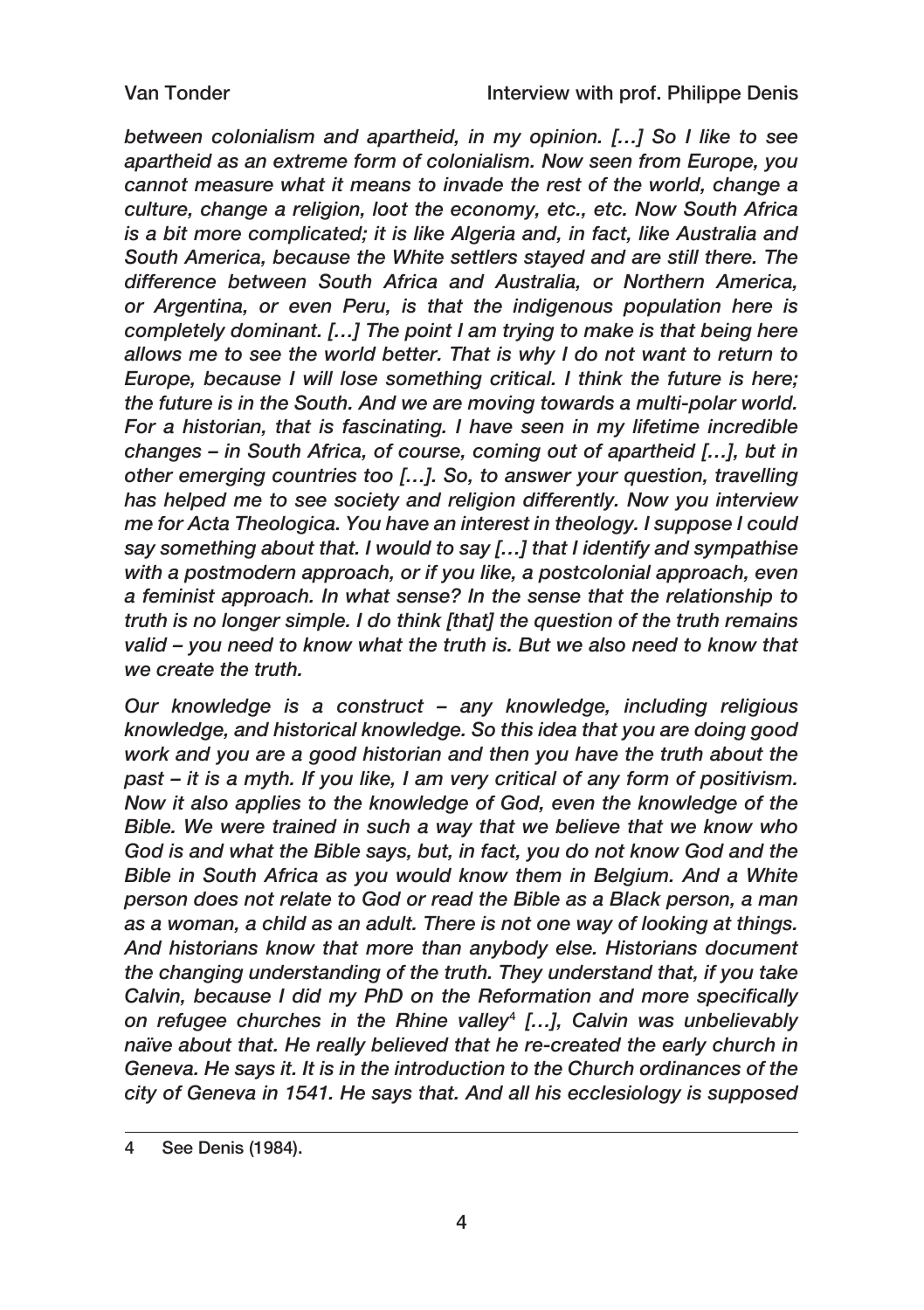# Acta Theologica 2015: 1

*to be a replica of what happened in the early church. But we know now that the early church … First of all, we are not too sure what happened there. It changed very much. The different ministries came over time in a certain context, and of course they do not correspond to what Calvin did. [That is] just an example. Of course, the Catholics do that even more. With their concept of tradition, [they] pretend that they are the faithful tradition. And, well, I am a Catholic, but I am an historian too, and I know all that is constructed in a certain context, for political, economic, social, [and] cultural reasons. So, it does not mean that faith is impossible, but faith needs to take that into account and be very modest about whatever we can say or know, you see. […]*

 Helené: I want to come back to the point you made about how living in South Africa or travelling to countries in the South puts you on the periphery and make you see the world differently. And I am interested in how exactly that changed your way of doing history. Because you are also known in South Africa for the oral history work that you are doing and the [Sinomlando] Centre<sup>5</sup> that you put up. So how did this periphery of the world change your way of doing history?

Philippe: *Well, I would say that, when I came to South Africa, first in 1988, when I got the position, at the time, as senior lecturer in History of Christianity in what was called at the time School of Theology, I immediately came to the conclusion that I had to change my way of writing history. Before that, I focused on 16*th *century Europe. I did some work on the Christian worker movement as well, but most of my work was on the 16*th *century. I was highly specialised, and I worked exclusively on archives and ancient books – [these were] my sources. But, fortunately, I had already done some worker history. I did some oral history in Belgium as an activist. I was actually working with the Christian unions in Belgium and, in that context, I had done a little bit of worker history. We did not use the [term] 'oral history' at the time, but I had done it in the early 1980s. We even published a book about that sort of thing.*<sup>6</sup>  *But coming here, I started from the idea that, if you only use written sources, you only reflect the missionary point of view, and you ignore the vast majority of the people in the church – mostly Blacks, especially women – who actually do not write. So you only know their point of view by reading between the lines in missionary reports. So that is why I trained myself in oral history. As I said, I had [some] background, but then I really trained myself.* 

<sup>5</sup> www.sinomlando.org.za.

<sup>6</sup> See Cellule (1982).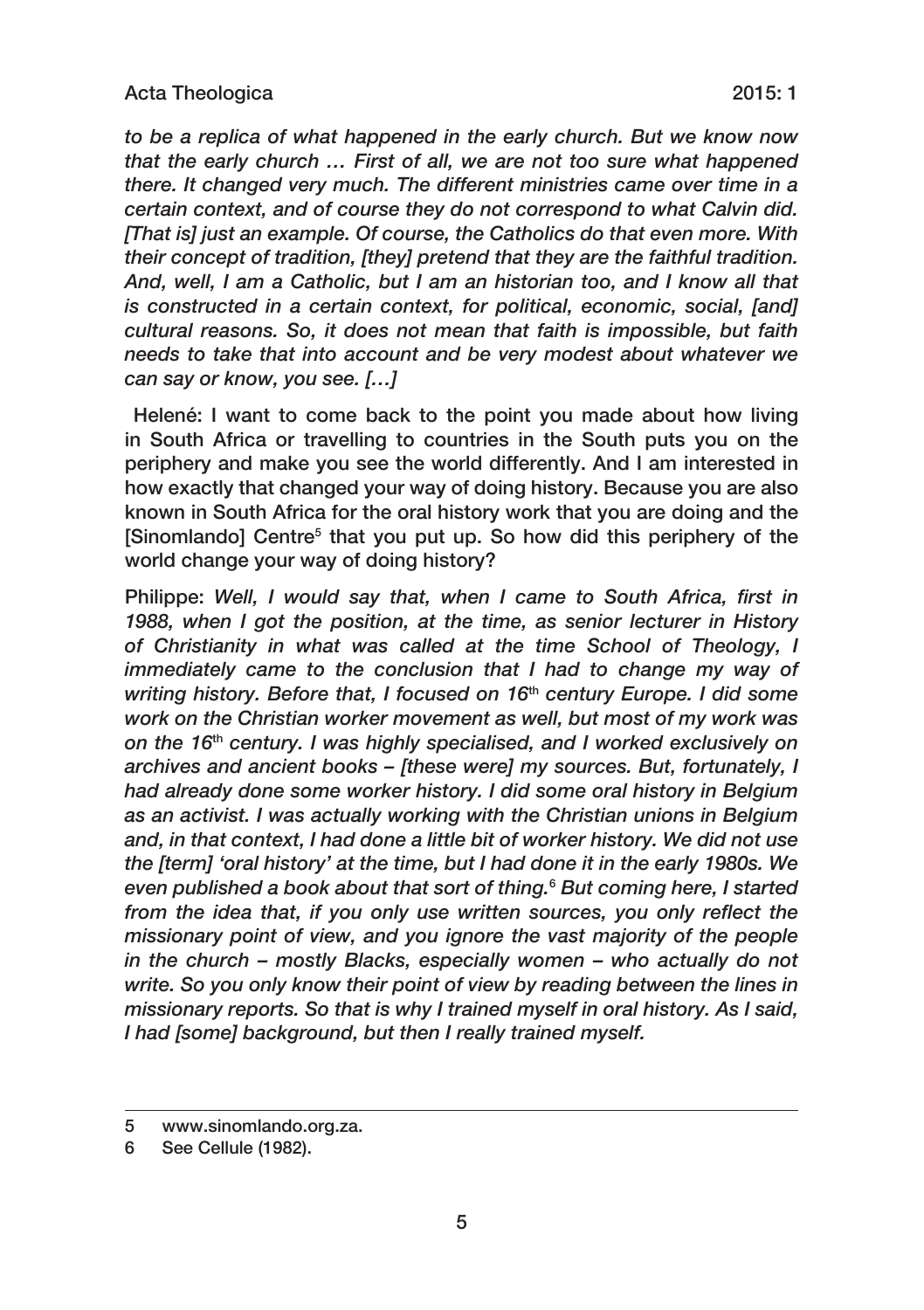*Over time, I became associated with the International Oral History Association; I even became a member of its Council. I organised an international conference in Pietermaritzburg in 2002.*<sup>7</sup>  *I am one of the founders of the Oral History Association of South Africa; I [was] its first chairperson for four years. And I have created an oral history centre. We ran six or seven [oral history] projects, most of which are completed and all the documentation is available at the Alan Paton Centre [of the University of KwaZulu‑Natal]. So why all of that, to answer your question? To capture the voices of marginalised people. Sometimes I also interview famous people, like [Professor] John de Gruchy, for instance. But most of the people we interviewed were interviewed in Zulu. It was manyano women, Black clergy, sangomas, victims of political violence, people living with HIV/AIDS. [These are] all the people we have interviewed. We have conducted hundreds of interviews [with] that category of people. Most of it was in Zulu, because those people speak Zulu. So that is another way of being, if you like, postcolonial: to understand that their truth is not the same truth as, for instance, that of the missionaries or political leaders.* 

*So I would say [that] I do not think this focus on oral history is inconsistent with the sort of idea I have that you see the world differently from the periphery. I may add something here. When we speak about the periphery, we also need to deconstruct that notion itself, because South Africa is a regional power. So, at the level of the world, it is at the periphery; at the level of Southern Africa, it's not. And it is visible with the migrant workers, and the illegal immigrants, and South Africa is building walls around itself, just like France is doing, or the US or Australia. So we are the periphery, but for some people we are the centre. But that is okay. The whole point is to integrate, in the thinking, this notion of the centre and the periphery. The centres are moving, and the periphery is moving, but that is okay.*

Helené: You mentioned the relation [of] your memory work to HIV/AIDS. Can you maybe expand a little on how these relate to each other in your work? And why you put those things together in a project.

Philippe: *Sure. I would like to say that I am one of those who do not separate academic work or, if you like, intellectual life and social action. Not everybody is doing that. But maybe the fact that I am a religious [brother], I am in the Dominican Order, contributes to that. We have been founded to preach, to speak the Word outside. So I have always been attentive to what is happening in society now. In Pietermaritzburg, many of my colleagues, for instance Gerald West, like to speak of "contextual theology". I am very much in line with this type of movement of being contextual. Now, when* 

<sup>7</sup> See Denis & Worthington (eds) (2002).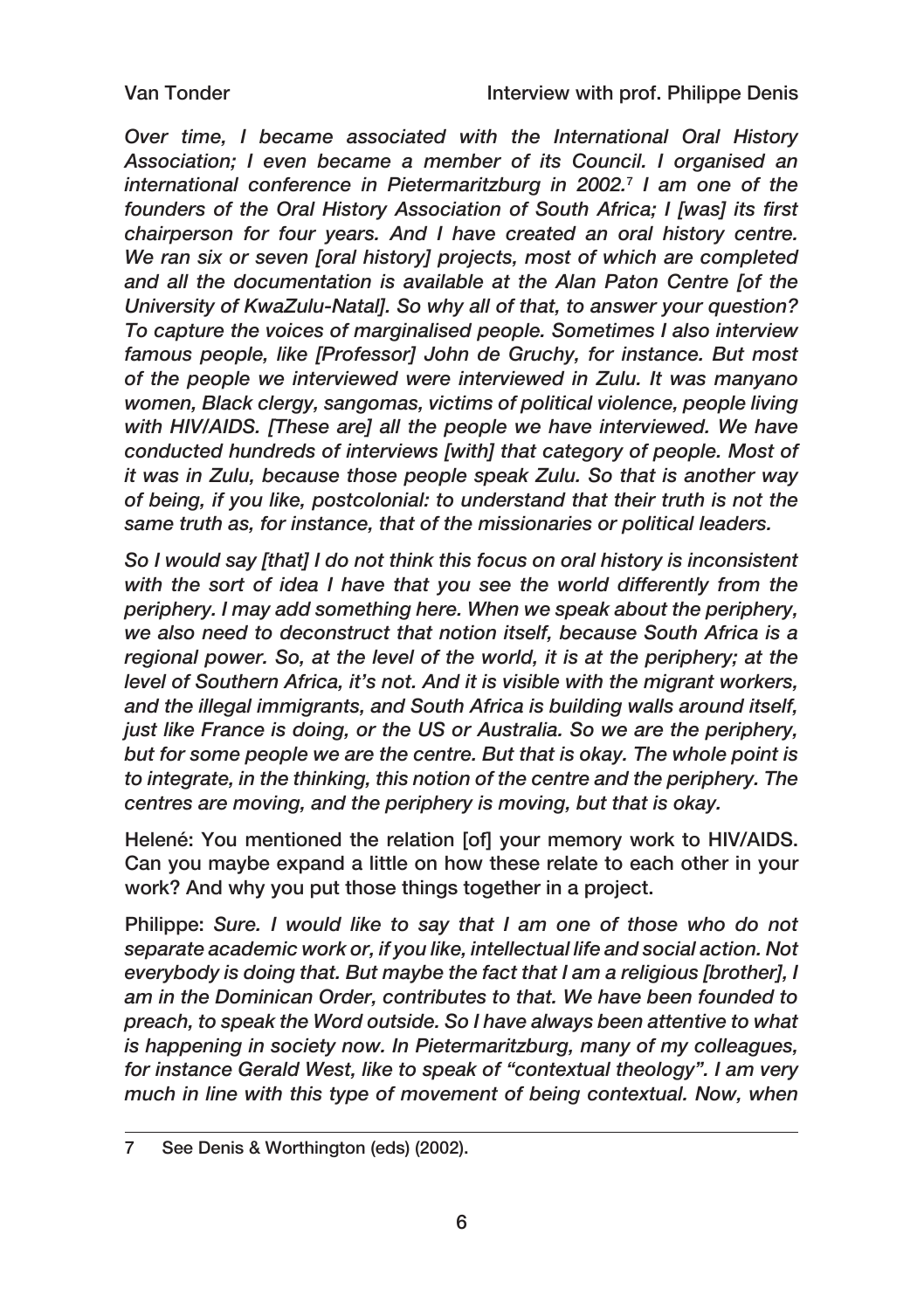# Acta Theologica 2015: 1

*I arrived here in 1988, the big, big issue was apartheid. Now personally, I have always been involved with children with psychosocial needs or even economic needs – needy children, if you like. Already in Europe, I [was] [involved] for many years in children's homes, so I have this background. When I came here, I was interested in the big picture of apartheid, but also in the impact of apartheid on children. And, in 1990, I became involved with abandoned children in a project called Thandanani Association. In*  fact, I have adopted some of those children. Twenty years later, they are *still with me, in fact twenty‑five years later. They are here [in the house where the interview is conducted], some of them.* 

*Now from abandoned children, all of us moved to another problem, AIDS orphans, because the number of abandoned children was much smaller than the potential number of AIDS orphans. In fact, hundreds of thousands of children have been orphaned by AIDS. It started to be visible in the mid‑1990s and, as you know, it became bigger and bigger. For me, it was an existential issue. I could not ignore that. I knew some of those children, actually. In fact, one of my children is HIV positive. Another one is an AIDS orphan, etc. So I was personally involved. For the first years, I was just an activist, an AIDS activist. But gradually I started to connect my historical work and HIV/AIDS. Along the way we started […] a second department or section [in the oral history project] to do memory work with children affected by HIV/AIDS. It consists in helping people living with AIDS to process their stories through storytelling and a sort of oral history in this context. But that was the early years – as I said, I was an activist. But I think my first interest on the academic side of it was at a conference called "AIDS in Context" in 2001 at Wits [Witwatersrand University in Johannesburg]. And after that I realised that this is also a field of research. And then in 2004, I think – at the time I was a visiting professor in Louvain‑la‑Neuve – I organised a conference on the history of HIV/AIDS. It became a book, also published in French, but there is an English version online.*<sup>8</sup>  *And then some of us in Pietermaritzburg started to understand that there was more work to do on HIV/AIDS and religion, because, at first, this issue was ignored.* 

*People dealing with HIV/AIDS were [investigating] the biomedical aspects or maybe the epidemiological aspects, and gradually the social aspects of HIV/AIDS. But then, I myself, with the help of Prof. Ronald Nicolson*  [...] in 1997/1998, said to my colleagues: We need to do something about *AIDS. So we offered a course called "Church and AIDS" – Honours and Masters. I have been the lecturer for that course for six or seven years. Then Professor Beverley Haddad took over […] But I am the one who introduced this idea of Church and AIDS. I can say that, apart from Prof.* 

<sup>8</sup> See Denis & Becker (2006).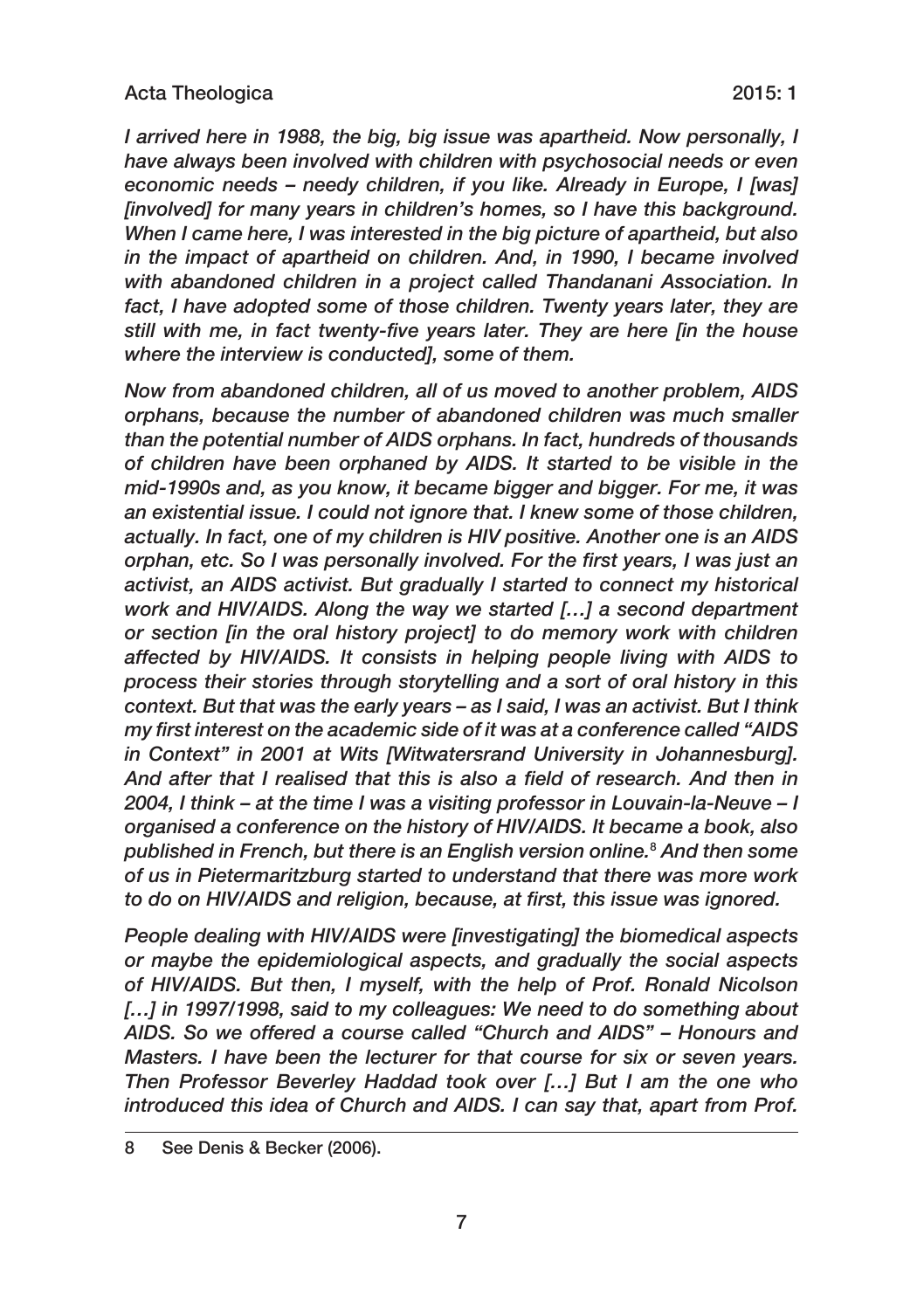*Nicolson, I was the first. But gradually all my colleagues […] one by one, started to be interested in HIV/AIDS – Gerald West as a biblical scholar, Edwina Ward as a practical theologian, and so on. Beverley Haddad herself in something called "Theology and Development". So collectively, we decided to create a platform at the School of Religion and Theology called CHART – Collaborative HIV and AIDS Religion and Theology – to coordinate our work.* 

*In that context, I started to develop a research interest in the history of the involvement of churches in HIV/AIDS in South Africa, and later in Africa. First, I did some literature surveys – I have written a few papers on that.*<sup>9</sup> *But then, at one point, I proposed to the National Research Foundation (NRF) a project called "Memories of AIDS" to interview a certain number of community workers dealing with HIV/AIDS directly, and I had some funding from the NRF. And then we got more funding from SANPAD, which is a Dutch‑South African research partnership. I managed to get a grant form SANPAD as well. As a result of this double funding, over five years we interviewed about 100 people. And all those interviews are now in Pietermaritzburg,*10 *most of them in Zulu. So we have created a massive amount of documentation on AIDS and the church. […] What came out eventually [is that] the real interest of that documentation is to show the agency of members of AIDS support groups or volunteers of home‑based care organisations, who are Christian or non‑Christian – but most of them are Christian. We were interested to see the initiatives or the agency of these people, especially to disclose [their status], to deal with stigma, to deal with gender oppression, etc. in that context.* 

Helené: I don't want to end the conversation, but I think for the sake of the space we have available to publish the interview, we shall have to stop the formal conversation here […]

Philippe: *Well, I think I have said a few things.*

# **BIBLIOGRAPHY**

Cellule mémoire populaire du Brabant Wallon.

1982. *Réalités populaires en Brabant Wallon. Documents relatifs à l'histoire des travailleurs de 1830 à 1980*. 2 vols. Nivelles: Mouvement Ouvrier Chrétien.

# Denis, P.

1984. *Les Églises d'étrangers en pays rhénans (1538‑1564)*. Paris: Belles Lettres.

<sup>9</sup> See Denis (2011, 2013).

<sup>10</sup> At the Alan Paton Centre, University of KwaZulu-Natal.